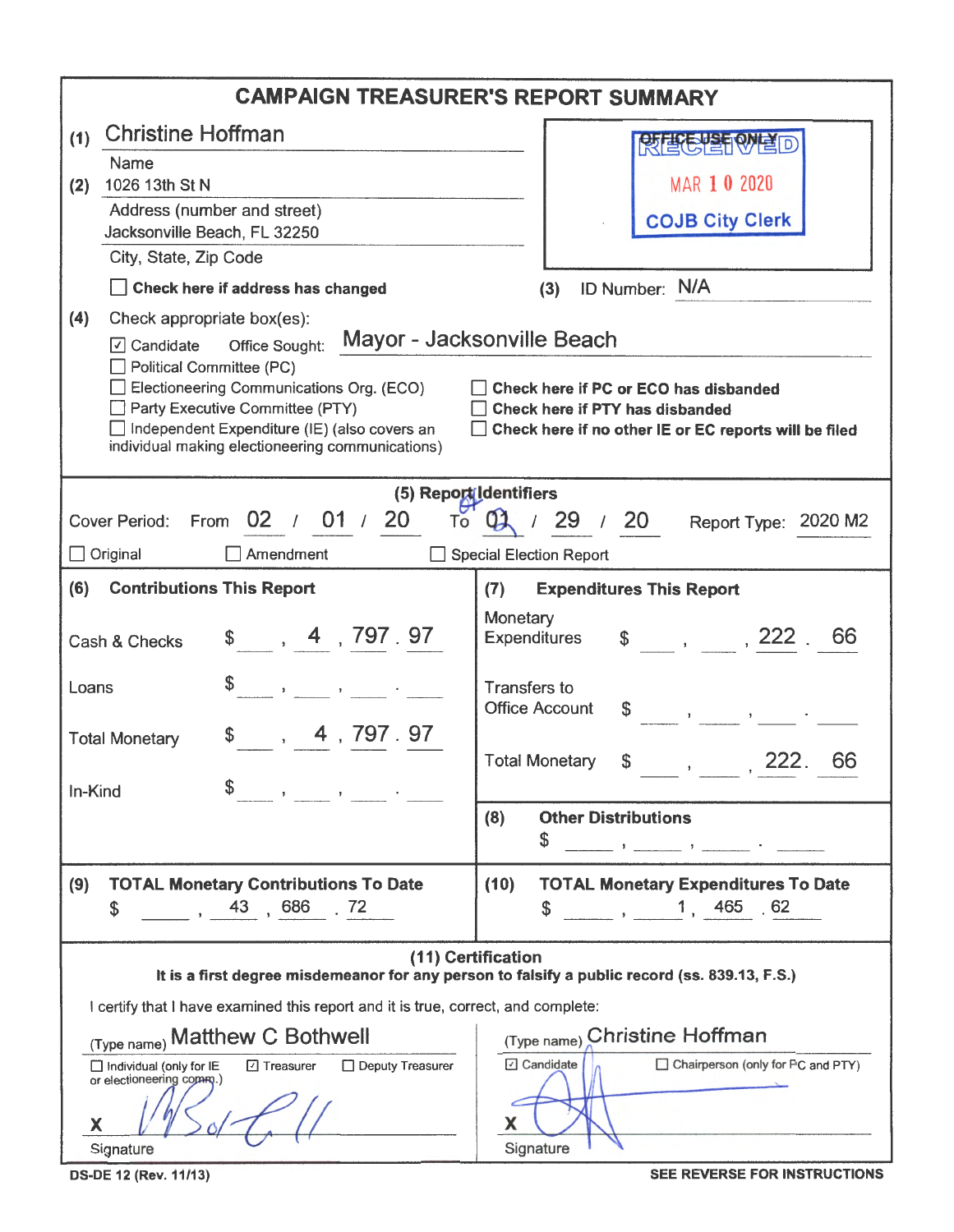## CAMPAIGN TREASURER'S REPORT - ITEMIZED CONTRIBUTIONS

## (1) Name Christine Hoffman (2) l.D. Number  $N/A$

|                | (3) Cover Period 02/01 / 2020 through 02/29 / 2019                                       |              |              | (4) Page 1 of 1 |             |           |        |
|----------------|------------------------------------------------------------------------------------------|--------------|--------------|-----------------|-------------|-----------|--------|
| (5)            | (7)                                                                                      |              | (8)          | (9)             | (10)        | (11)      | (12)   |
| Date           | Full Name                                                                                |              |              |                 |             |           |        |
| (6)            | (Last, Suffix, First, Middle)                                                            |              |              |                 |             |           |        |
| Sequence       | <b>Street Address &amp;</b>                                                              |              | Contributor  | Contribution    | In-kind     |           |        |
| Number         | City, State, Zip Code                                                                    | Type         | Occupation   | <b>Type</b>     | Description | Amendment | Amount |
| 2/14/2020      | Ocean Front Lodging, II,<br>Inc.                                                         | B            | Lodging      | <b>CHE</b>      |             |           | \$500  |
| 1              | Jacksonville Beach, FL<br>32250                                                          |              |              |                 |             |           |        |
| 2/18/2020      | Amanda Patch<br>4124 Tideview Drive<br>Jacksonville Beach, FL<br>32250                   | ı            |              | <b>CHE</b>      |             |           | \$25   |
| $\overline{2}$ |                                                                                          |              |              |                 |             |           |        |
| 2/18/2020      | <b>Kyle Sanders</b><br>415 Sapphire Way SW<br>Vero Beach, FL 32968                       | I            |              | <b>CHE</b>      |             |           | \$100  |
| 3              |                                                                                          |              |              |                 |             |           |        |
| 2/18/2020      | Insure Your Peace of<br>Mind<br>111 Solana Road Unit C<br>Ponte Vedra Beach, FL<br>32082 | B            | Insurance    | <b>CHE</b>      |             |           | \$250  |
| 4              |                                                                                          |              | <b>Sales</b> |                 |             |           |        |
| 2/18/2020      | Janeene Hart<br>936 Fiddlers Creek Rd<br>Ponte Vedra Beach, FL<br>32082                  | 1            |              | CHE             |             |           | \$50   |
| 5              |                                                                                          |              |              |                 |             |           |        |
| 2/19/2020      | David McGraw<br>891 16th Ave S<br>Jacksonville Beach, FL<br>32250                        | $\mathbf{L}$ |              | CHE             |             |           | \$100  |
| 6              |                                                                                          |              |              |                 |             |           |        |
| 2/19/2020      | Michael Sweeney<br>1806 Palazzo Dr<br>Waxhaw, NC 28173                                   | $\mathsf{l}$ |              | <b>CHE</b>      |             |           | \$20   |
| 7              |                                                                                          |              |              |                 |             |           |        |
| 2/19/2020      | Shannon Kilbride<br>605 S Dakota Ave, Unit 1                                             | $\mathbf{I}$ | Nurse        | <b>CHE</b>      |             |           | \$250  |
| 8              | Tampa, FL 33606                                                                          |              |              |                 |             |           |        |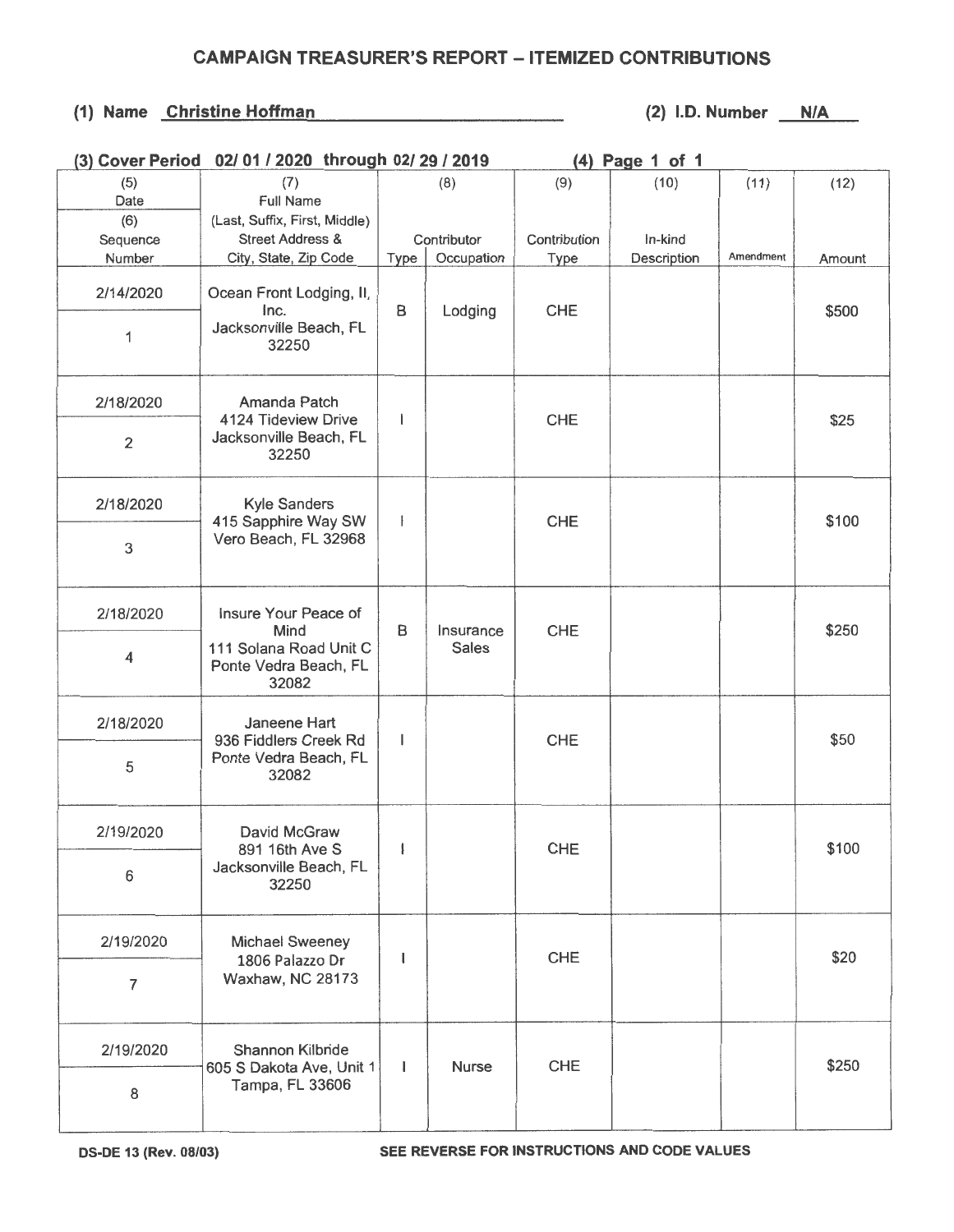## **CAMPAIGN TREASURER'S REPORT - ITEMIZED CONTRIBUTIONS**

## **(1) Name Christine Hoffman (2) l.D. Number N/A**

| (3) Cover Period | 2/01/2019                                                                  | through      |                                       | 2/29/2019    | (4) Page 2 of 2 |           |         |
|------------------|----------------------------------------------------------------------------|--------------|---------------------------------------|--------------|-----------------|-----------|---------|
| (5)              | (7)                                                                        |              | (8)                                   | (9)          | (10)            | (11)      | (12)    |
| Date             | Full Name                                                                  |              |                                       |              |                 |           |         |
| (6)              | (Last, Suffix, First, Middle)                                              |              |                                       |              |                 |           |         |
| Sequence         | <b>Street Address &amp;</b>                                                |              | Contributor                           | Contribution | In-kind         |           |         |
| Number           | City, State, Zip Code                                                      | <b>Type</b>  | Occupation                            | <b>Type</b>  | Description     | Amendment | Amount  |
| 2/19/20          | Robert Dinda<br>3306 Fleet Landing Blvd.                                   | T            | <b>Retired</b>                        | <b>CHE</b>   |                 |           | \$1,000 |
| 9                | Atlantic Beach, FL 32233                                                   |              |                                       |              |                 |           |         |
| 2/20/20          | Wenxia Zenga<br>22 Bowles St.<br>Neptune Beach, FL<br>32266                | ł            |                                       | CHE          |                 |           | \$100   |
| 10               |                                                                            |              |                                       |              |                 |           |         |
| 2/22/20          | <b>Lindsey Godfrey</b><br>3955 Palm Way<br>Jacksonville Beach, FL<br>32250 | l            |                                       | CHE          |                 |           | \$50    |
| 11               |                                                                            |              |                                       |              |                 |           |         |
| 2/22/20          | Joey Kelly<br>136 Sea Hammock Way<br>Ponte Vedra Beach, FL<br>32082        | $\mathbf{I}$ | Consultant                            | <b>CHE</b>   |                 |           | \$1000  |
| 12               |                                                                            |              |                                       |              |                 |           |         |
| 2/23/20          | Linda Hoffman<br>Jacksonville Beach, FL<br>32250                           | I            |                                       | <b>CHE</b>   |                 |           | \$100   |
| 13               |                                                                            |              |                                       |              |                 |           |         |
| 2/23/20          | <b>Rory Diamond</b><br>1515 Ocean Front<br>Neptune Beach, FL<br>32266      | L            | Politician/<br>Non-Profit<br>Director | CHE          |                 |           | \$250   |
| 14               |                                                                            |              |                                       |              |                 |           |         |
| 2/25/20          | Patricia Fisher<br>2300 Azalea Dr<br>Jacksonville Beach, FL<br>32250       | L            | Retired                               | <b>CHE</b>   |                 |           | \$1000  |
| 15               |                                                                            |              |                                       |              |                 |           |         |
| 2/29/20          | <b>Vystar Credit Union</b>                                                 | B            | <b>Bank</b>                           | <b>INT</b>   |                 |           | \$2.97  |
| 16               | 100 3rd St N<br>Jacksonville Beach, FL<br>32250                            |              |                                       |              |                 |           |         |